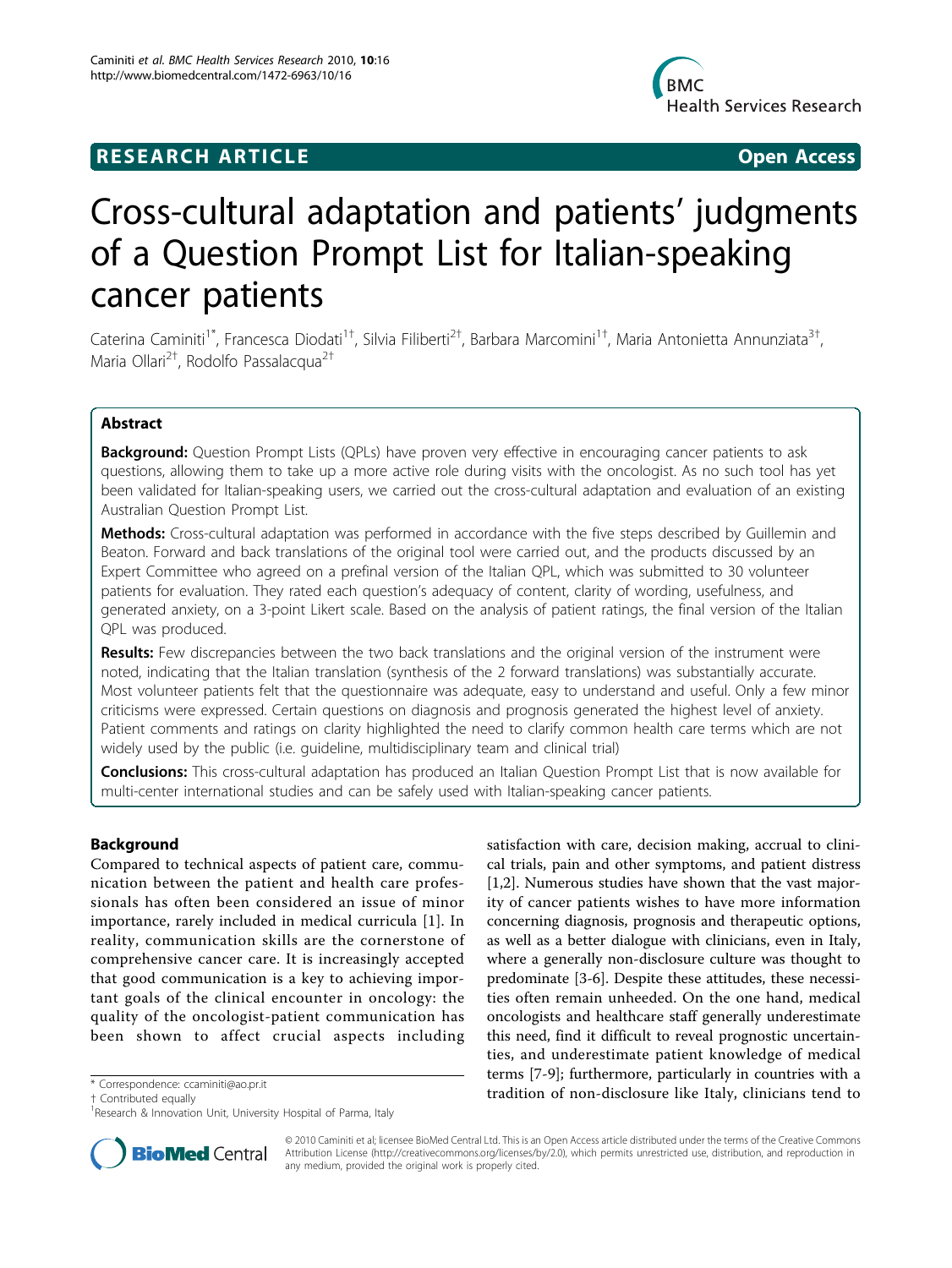withhold information, believing this is what patients want and need [[10](#page-7-0),[11\]](#page-7-0). In Italy this situation has led to the establishment of information campaigns devoted to alternative forms of therapy that have caused serious harm to patients and public health care services as a whole [\[10\]](#page-7-0).

On the other hand, patients themselves are often reluctant or unable to initiate conversations on issues of concern, for various reasons: they are afraid they might be annoying or taking up too much of a busy doctor's time, they fear their illness and the answers they may receive, they are afraid of sounding ignorant, or are confident that the physician will tell them all they need to know [\[1,12](#page-7-0)]. Based on these considerations, tools aiming to favor patient-physician communication and to encourage patient participation in the medical consultation and decision-making process are urgently needed.

Question Prompt Lists (QPLs), consisting of a structured list of questions that patients may wish to ask their physician, have been shown to facilitate communication between patients and physicians about illness and treatment, as measured objectively through the number of patient questions asked or subjectively through patient self-report [[13\]](#page-7-0). QPLs are generally given patients before the consultation, leaving them enough time to read through them and mark the questions that they would like to ask.

To our knowledge, no research on the use of QPLs in Italy has been reported. Given the positive results obtained with this tool in English-speaking countries, it is essential that this tool be offered to cancer patients from other countries and cultures as well.

This study was sponsored by the Italian Ministry of Health and by the Lombardy Region, as part of a broader implementation project aiming to introduce in Italian cancer centers a series of evidence-based activities for the improvement of the humanization of cancer care (HUCARE project). Such activities include communication courses for medical oncologists and nurses, the construction of a PIS (Point of Information and Support) inside the hospital ward [\[14\]](#page-7-0), the assignment of a referring nurse to all new patients and the measuring of psychological distress for all cancer patients. The adoption of a QPL is one of the activities of the HUCARE project for the improvement of doctor-patient communication, which obtained approval from the Ethics Committee of Cremona. Instead of devising and validating our own Question Prompt List, given the availability of already validated, widely used QPLs in the English language, we decided to carry out the cross-cultural adaptation of one of these existing instruments, and to test it on a selected group of Italian cancer patients.

## Methods

## The Instrument

Literature analysis was carried out to identify reports of Question Prompt List use in oncology. We only found experiences relating to English-speaking countries, with no report of cross-cultural adaptation in any language. A metanalysis of such studies, conducted at the Medical Psychology Research Unit (MPRU) at the University of Sydney, Australia, shows that more than half of such studies were carried out at the MPRU itself [\[13](#page-7-0)]. Given the extensive research on the subject by this Australian group, we opted to employ the instrument devised at the MPRU, presented in the above mentioned metanalysis by Dimoska et al, dedicated to the communication with the medical or radiation oncologist, available for download from the MPRU website [\[15\]](#page-7-0).

The booklet contains 49 questions, subdivided into eleven domains: "how and when to ask questions", "diagnosis", "tests", "prognosis", "optimal care", "the multidisciplinary team", "treatment information and options", "clinical trials", "preparing for treatment", "costs", "support information".

Permission to translate and adapt the tool was obtained from the developers.

## Cross-cultural adaptation

Translating a tool into another language is not enough to ensure validity. Cross-cultural adaptation is a complex, well-defined process, aiming to ensure that the translated version is culturally sensitive, as large variations exist between cultures in attitudes toward disease, participation in decision-making, and in discussing illness [[13](#page-7-0)]. Guidelines have been developed delineating the necessary steps for this task, however no such guideline exists on the cross-cultural adaptation of a QPL [[16\]](#page-7-0). We thus followed the five steps described by Guillemin et al [[17\]](#page-7-0) and Beaton et al [[18](#page-7-0)], intended for questionnaires of self-report health status measures, as follows.

Stage I - initial translation: two certified translators with Italian as their mother tongue (Translator1 and Translator2) independently translated the tool into Italian producing two forward translations defined as T1 and T2. As recommended by Beaton et al. [[18\]](#page-7-0), the translators had different backgrounds: Translator1, one of the co-authors of this paper, is employed at the University Hospital of Parma, and is a member of the HUCARE Project's Coordination group, thus fully aware of the study's rationale and aims, while Translator2 is a certified translator with no specific background in oncology, and was not informed of the aims of the study nor of the existence of the HUCARE project.

Stage II - synthesis: The two translators met to discuss their work, and agreed on a common Italian version,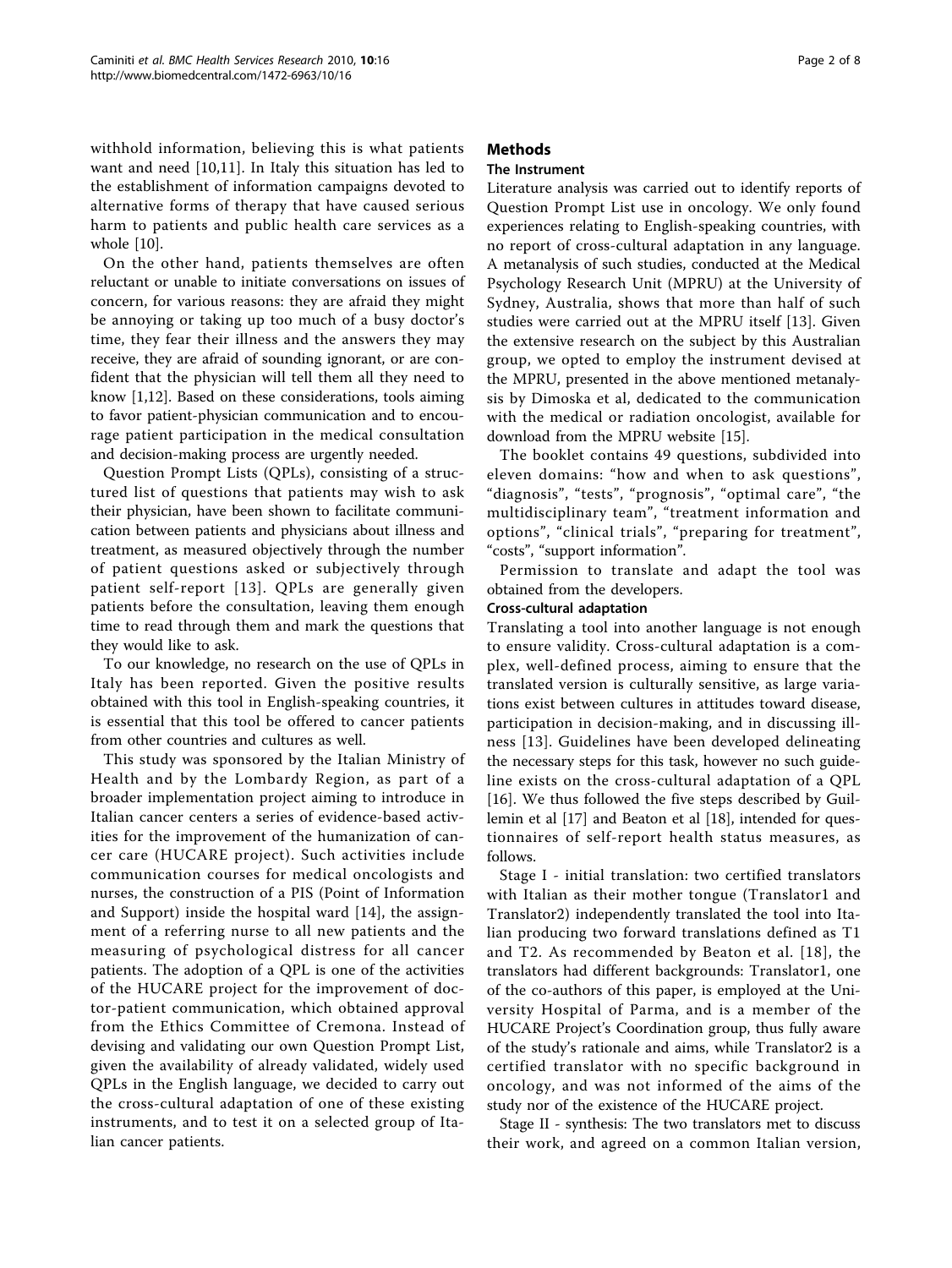defined as T12. A recording observer made note of discrepancies between the translations and difficulties encountered.

Stage III - back translation: two English native speaking certified translators translated T12 into English. Both had no specific background in oncology, nor were they informed of the aims of the study and of the existence of the Hucare Project.

Stage IV - Expert Committee - a Committee was set up with the aim to examine all translated versions against the original tool, and produce the so-called "prefinal version" of the QPL. The composition of the Committee, in strict accordance with the requirements of Beaton et al [[18\]](#page-7-0) included the following figures: the four translators, one oncologist - also the project manager -, one methodologist-biostatistician, one psychologist, one sociologist, one linguist. Each question was discussed and evaluated from all the viewpoints of the different professionals in the Committee, particularly concerning semantic equivalence, idiomatic equivalence, experiential equivalence and contextual equivalence.

Stage V - test of the prefinal version: the Italian version agreed on by the Committee was shared with a group of oncologists, the Directors of 7 of the cancer centers participating in the HUCARE project, to obtain endorsement, and was subsequently submitted to a sample of cancer survivors (former patients or currently in follow-up), recruited from two voluntary patient organizations based in the Northern Italian towns of Reggio-Emilia and Cremona. A psychologist presented the QPL and its objectives to the patients, and requested them to rate each question's adequacy of content (if the wording and content of the question was adequate to the context), clarity of wording, usefulness, and the level of anxiety it generated, using a 3-point Likert scale, as well as to provide any comments or suggestions.

In line with the recommendations of the International Society for Pharmacoeconomics and Outcomes Research (ISPOR) Task Force for Translation and Cultural Adaptation [[16\]](#page-7-0), the prefinal translation was reviewed in the light of the findings of Stage V, proofread for any spelling or grammatical errors, and finalized with the approval of the project manager.

### Statistical analysis

Descriptive analysis of patient feedback (stage V) was carried out, considering the scores attributed to each item of the QPL. To facilitate comprehension, and highlight differences, frequencies were displayed by means of histograms (Figures [1,](#page-3-0) [2](#page-4-0), [3](#page-5-0), and [4\)](#page-6-0). 50% cut offs were considered as significant for analysis by the Committee.

## Results

A total of 49 questions underwent cross-cultural adaptation (see additional file [1:](#page-6-0) QPL final version following patient evaluation). All five stages were carried out in strict adherence to the indications of the literature [\[18](#page-7-0)]. Concerning Stage II and III of the process, few discrepancies between the two back translations and the original version of the instrument were noted, indicating that T12 (synthesis of the 2 forward translations) was substantially accurate.

In stage IV, the directness of the language used in the Australian QPL, typical of English-speaking cultures, proved to be the major source of debate among the Committee. In some cases, items were slightly rephrased to make them less direct, still ensuring to maintain the original meaning. A faithful translation of the expression "so you have cancer..." was unanimously considered unacceptable for Italian users, and therefore was removed from the Italian version. The Committee also agreed not to use the Italian counterpart for "cancer", which carries a strong connotation of malignancy, although some Italian experts now feel the word should be used with patients. The milder term "tumor" was preferred, or in some cases, "cancer" was translated with the phrase "my illness", as this expression is often used by Italian-speaking oncology patients referring to their disease. In other instances, terms judged to be particularly harsh were maintained, as not to impact on the meaning, e.g. the expression "cancer survivor", which may sound somewhat disturbing to some Italian patients.

Other points of discussion within the Committee concerned the choice of technical vs. more colloquial terms. Generally, it was decided to keep the language informal and simple, following the English version, although in some cases the wording was slightly modified to better suit the Italian style.

A few idiomatic expressions proved problematic: in particular, the heading "Optimal care" was challenging for the forward translators, consequently causing the back translations of the phrase to be incongruent with the original version. The Committee finally agreed on a somewhat free translation of the heading: "Ensuring the best possible care".

The original QPL contained a few English words that are also used in Italian "checklist, follow-up, team". The Committee however chose to replace them with Italian terms, as they may not be known by all possible users.

From a grammatical point of view, the Committee took care to leave open questions open, although in some instances a closed question would have sounded better to Italian ears.

30 patients participated in the evaluation of the items, completing Stage V of the cross-cultural adaptation process. 60% of the sample was female, median age was 60 years; level of education was as follows: 13% primary school, 20% secondary school, 60% highschool, and 7%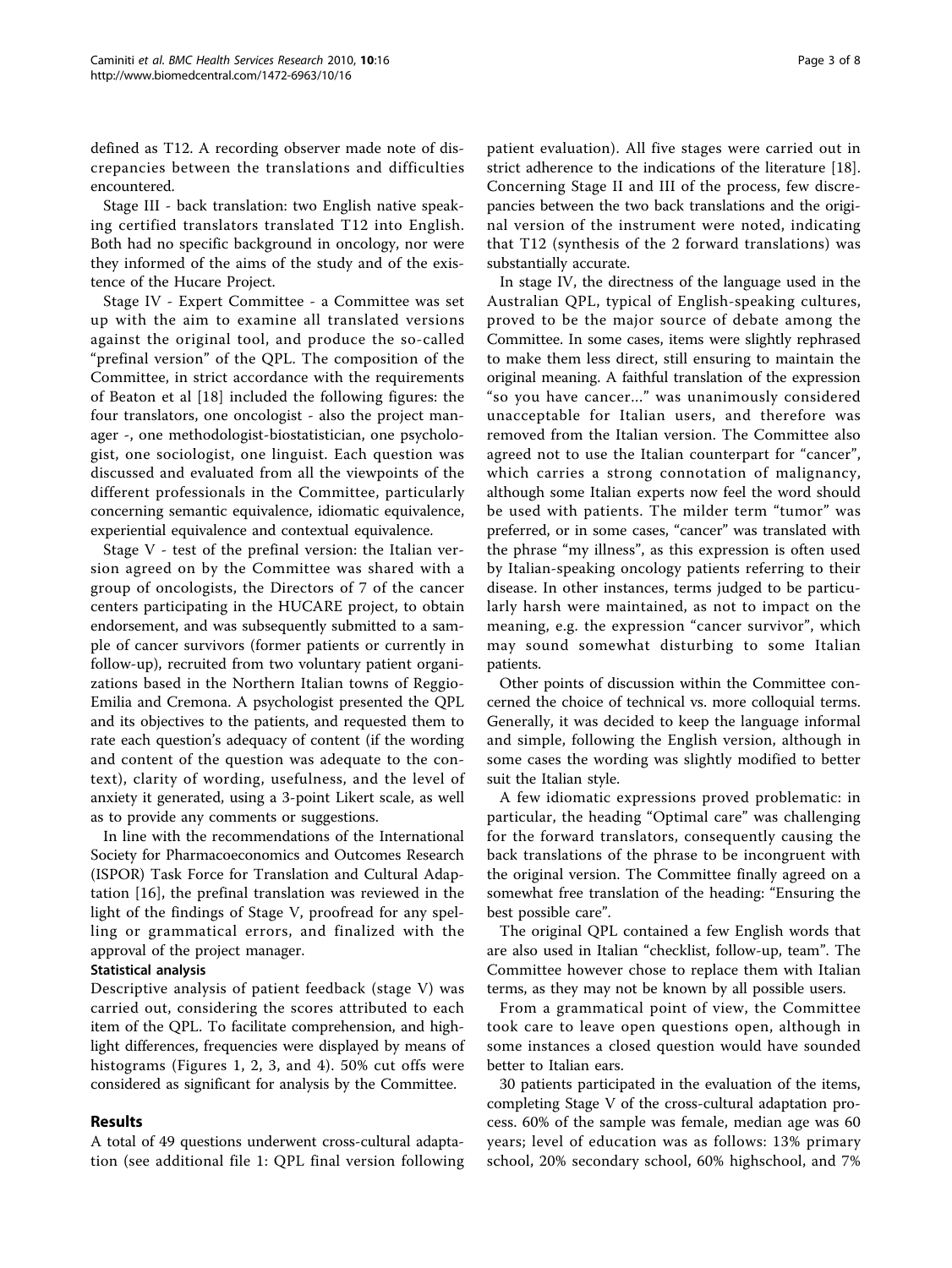<span id="page-3-0"></span>

University graduate. Patient ratings of each item concerning the four dimensions of adequacy of content, clarity of wording, usefulness, and level of anxiety, expressed on a 3-point Likert scale, are depicted in Figures 1, [2](#page-4-0), [3,](#page-5-0) and [4,](#page-6-0) respectively. For each dimension, three histograms were constructed, relative to the three scores: low, medium, and high. In each histogram, the X-axis depicts the 49 questions, and the Y-axis shows the frequency of the score expressed as percentages. To facilitate interpretation, the eleven domains, into which the questions were subdivided in the booklet, are highlighted.

Most questions received high scores (> 90%) for adequacy of content and clarity of wording (Figures 1 and [2\)](#page-4-0). Ratings for clarity were slightly lower (< 70%) only for questions 19, 21, 22, 36, and 37 (see additional file [1](#page-6-0): QPL final version following patient evaluation). Concerning usefulness, results were less uniform (Figure [3](#page-5-0)). Scores were particularly high for most questions in the "prognosis", "treatment information and options" and

"preparing for treatment" domains. A few items received low scores: questions 20, 21, 22, 25, 35 (see additional file [1:](#page-6-0) QPL final version following patient evaluation). What these questions have in common is that they investigate factors external to the patient-physician relationship and not referring to the patient condition (second opinion, the multidisciplinary team, public vs. private institutions).

The level of anxiety generated by questions was judged low for most items (Figure [4\)](#page-6-0). Only for the domains of diagnosis and prognosis, most questions received high scores (> 50% of patients).

The evaluation sheet also provided space next to each item where respondents could leave comments, which would be useful to identify frequent problems or observations. Comments were provided by 9 out of 30 subjects, and were most frequent in the "Optimal Care" and "The Multidisciplinary Team" domains. In particular, 5 patients indicated that they did not know the meaning of the terms "guidelines" and "multidisciplinary team".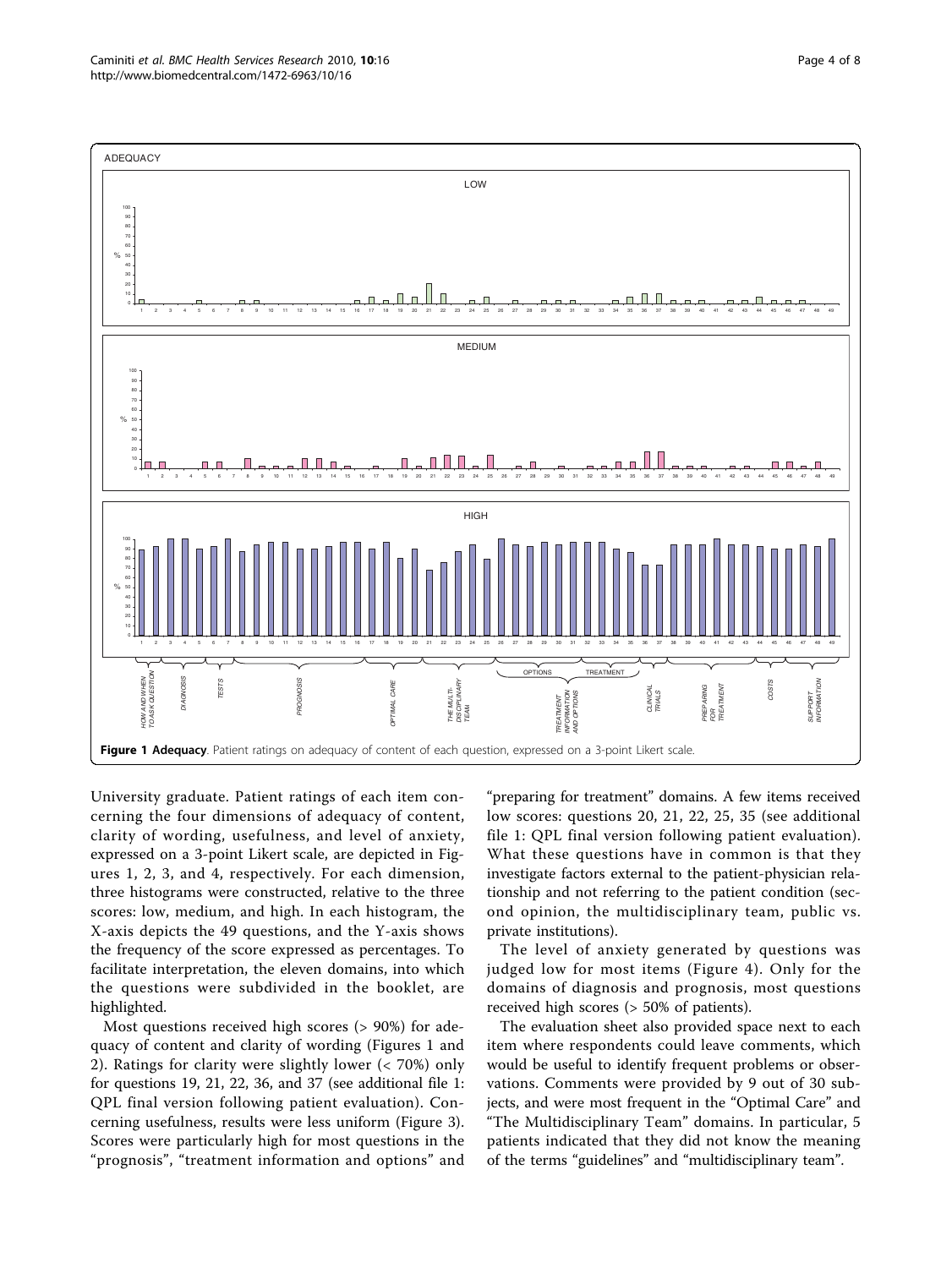<span id="page-4-0"></span>

Based on the abovementioned findings, the Committee decided to revise the prefinal version, rephrasing questions 19, 21, 22, 36 and 37 in order to improve clarity.

Questions 20 and 25, regarding seeking a second opinion and the relationship to multiple members of a team, were not removed, despite their low usefulness scores, as the group considered these to be crucial issues requiring special attention in the Italian culture. Similarly, question 35, concerning care in the public vs. private sectors, was not deleted despite its low usefulness scores. In fact, although differences between public and private institutions are not so evident in Italy, the question would be relevant to Italian speaking patients living in other countries.

## **Discussion**

The evidence supporting the positive effects of QPLs in oncology obtained in English-speaking countries call for an extension of their availability to other linguistic groups. To our knowledge, this is the first report of the cross-cultural adaptation of a QPL for cancer patients.

By strictly following the indications in the literature for cross-cultural adaptation of an instrument, we have ensured that the translated questionnaire is suitable for use with Italian-speaking cancer patients.

The multidisciplinary nature of the Expert Committee was crucial in reaching an appropriate version, examining the work from different points of view: oncologist, methodologist, translator, linguist, psychologist, sociologist. The major obstacles encountered by the Committee seemed to lie in the directness of the language used in the Australian QPLs, which required some degree of "mitigation" of the language, obviously without modifying the meaning of the items.

Finally, judgments expressed by patients on each question in stage V of the process, provided the indispensable patient perspective to ensure that the tool may be used safely with newly diagnosed cancer patients, who are certainly under considerable stress and much more vulnerable. Patient feedback provided an insight into the Italian culture, confirming that the somewhat paternalistic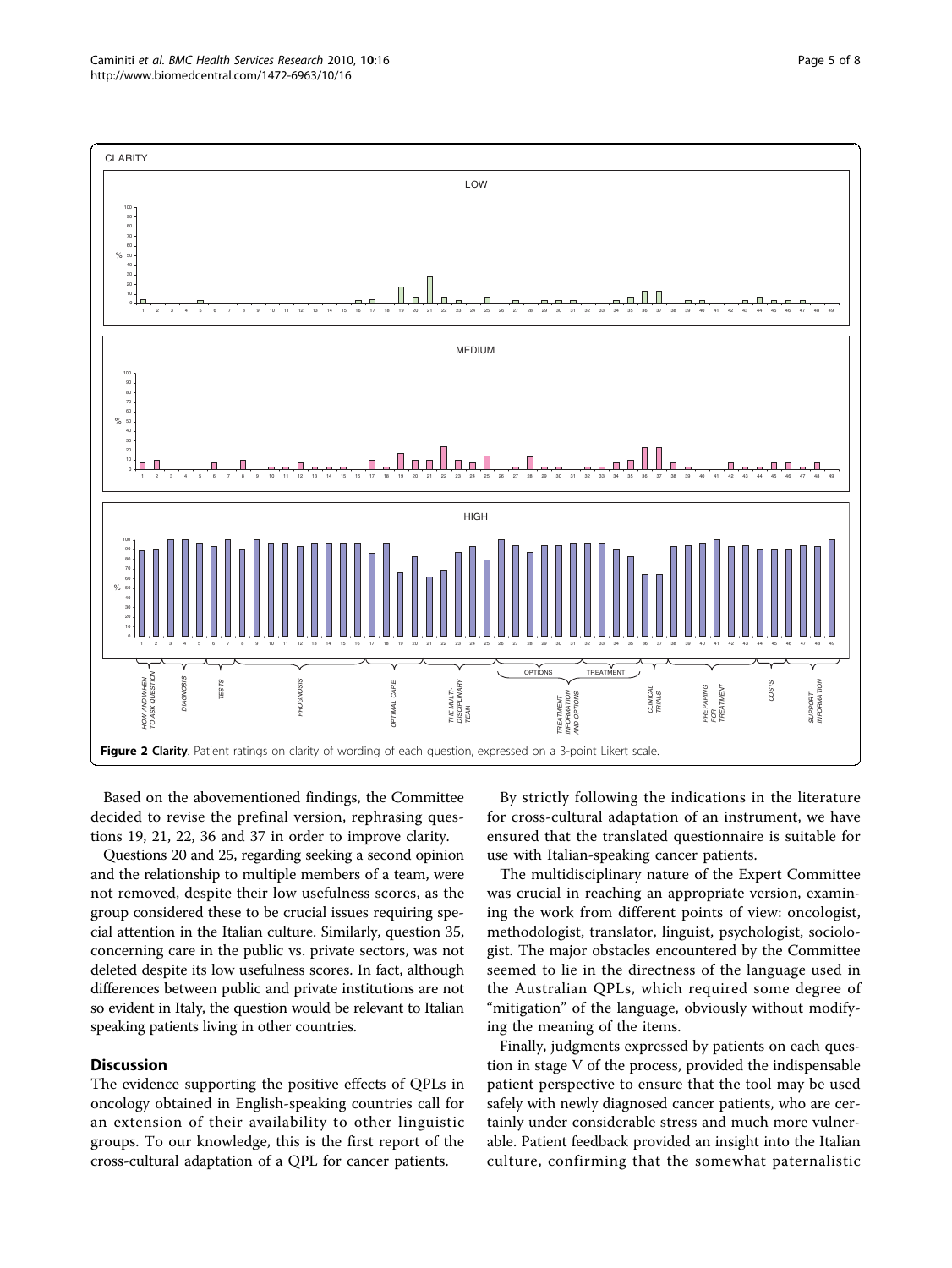<span id="page-5-0"></span>

nature of the patient-physician relationship is still present. The fact that many respondents did not consider useful items relating to seeking a second opinion and handling instructions from health care professionals other than their oncologist may suggest a lack of patient empowerment, and a tendency to entrust care decisions to the doctor. The Committee decided to maintain these items despite their low usefulness ratings, since the aim of the QPL is actually to favor patient empowerment and fulfill patient information needs, which may not even be always realized fully by the patients themselves. The literature supports this view: in a 1999 survey conducted on 1120 Italian cancer patients, more than half of respondents (53%) declared that they would base their choice of treatment on their doctor's recommendations, and only 32% on scientific evidence [[3\]](#page-7-0).

The feedback obtained by the patients in our survey is in line with findings of research on QPL use. In particular, English QPLs had been shown to increase likelihood

that a patient would ask at least 1 question about prognosis [\[19](#page-7-0)], a topic that is typically avoided by both cancer patients and physicians during the consultation [\[20](#page-7-0)]. In fact, the "prognosis" domain was ranked among the first for usefulness by our sample.

Scores for anxiety generated by questions were high for many items in the "diagnosis" and "prognosis" domains. This was expected, considering the impact of a cancer diagnosis and its prognosis on a person's life. However, there is evidence that lack of information can actually increase anxiety and uncertainty, while good communication was reported to be associated with better emotional adjustment [[11\]](#page-7-0); findings which are part of the rationale for QPL introduction in oncology settings. Contrary to what feared by some clinicians, the review by Dimoska et al reports that no study detected a negative effect of the QPL on psychological outcomes, and that 2 papers demonstrated anxiety actually decreased after the patient received the QPL.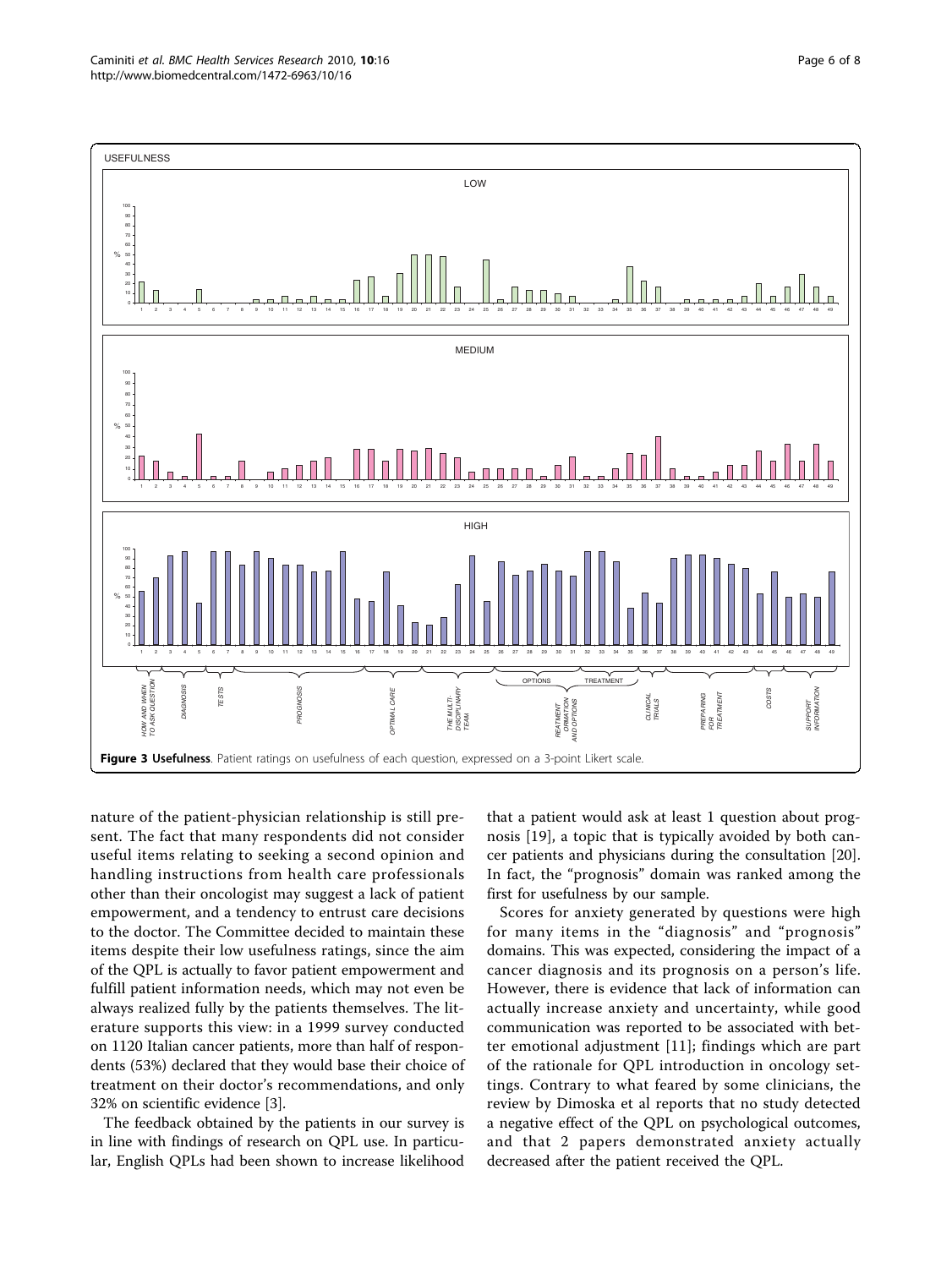<span id="page-6-0"></span>

This initiative is part of a large, multicenter, nationwide implementation study financed by the Italian Ministry of Health, the HUCARE Project, aiming to introduce evidence-based interventions to cancer centers with the objective of "humanizing" the care of cancer patients by improving patient information, patient-physician communication, as well as detection and fulfillment of patient psychosocial needs. The introduction of a QPL in all participating centers is one of the key interventions foreseen in the Hucare protocol, which contains specific indications on its use, in strict accordance with published evidence. As indicated by the Australian research group [[13\]](#page-7-0), the QPL will be given to patients by their oncologist, who will explain to them its content and purpose, reassuring them that asking questions is their right and reiterating his/her willingness to answer any concern, no matter how trivial it may seem to the patient. The Hucare project also includes specific training for physicians on patient-clinician communication, where all aspects of QPL use are discussed.

## Conclusions

Enhancing communication between patients and physicians is a key aspect of cancer care. The process of cross-cultural adaptation we followed has produced a Question Prompt List that is now available for multicenter international studies and can be safely used with Italian-speaking cancer patients. All self-administered instruments aimed at the improvement of care (health assessment questionnaires, questionnaires on patient needs, depression and anxiety scales, etc.) should be translated and validated in order to be used by all patients, regardless of their culture and language.

Additional file 1: QPL final version following patient evaluation. The 49 original questions and the Italian final version, grouped into the 11 domains. Click here for file [ http://www.biomedcentral.com/content/supplementary/1472-6963-10- 16-S1.DOC ]